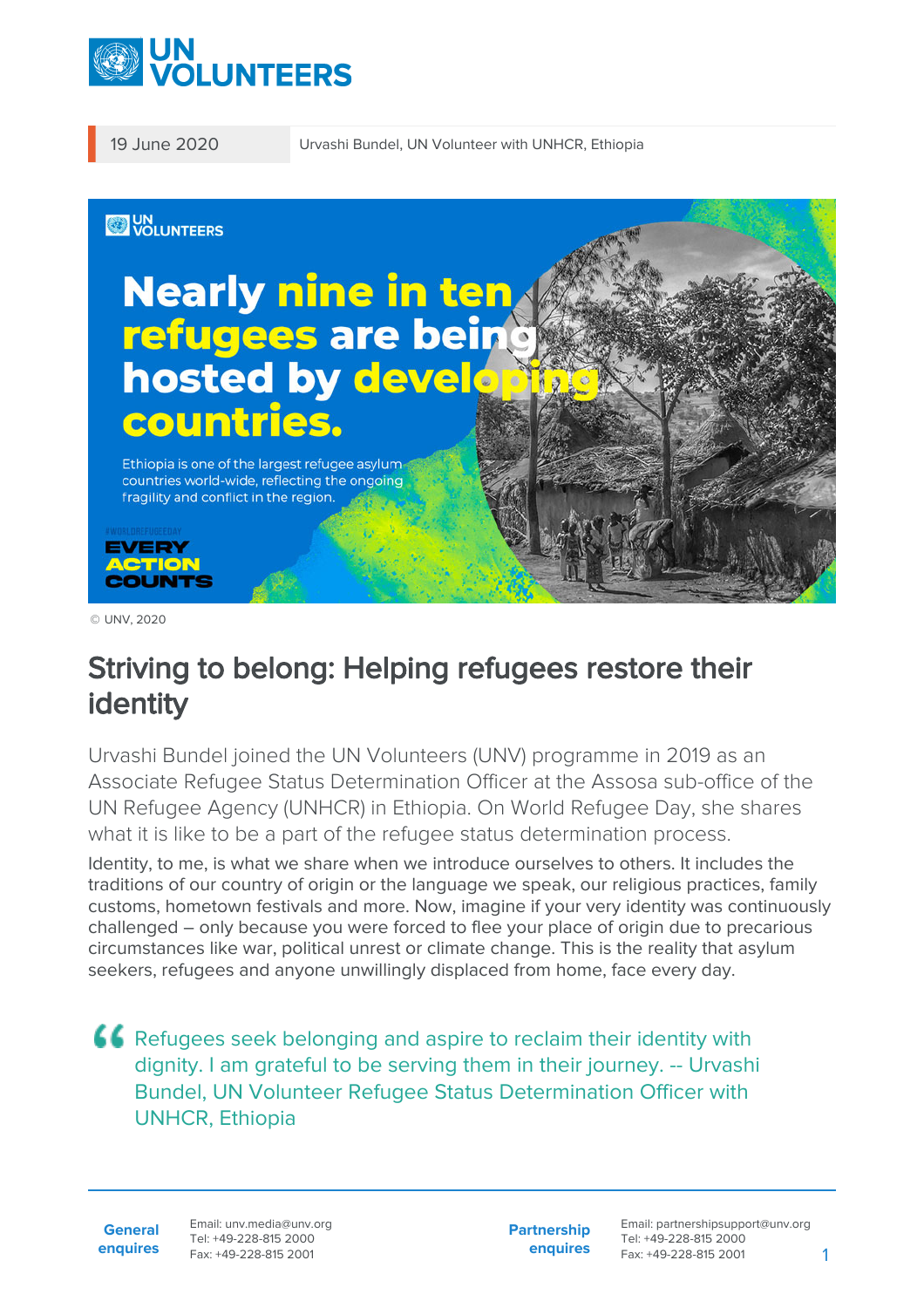

I've always been eager to work in the field of international criminal justice and protection. With the generous support of UNV, UNHCR and the active collaboration of the Ethiopian government, I am currently engaged in refugee status determination in the Benishangul-Gumuz Region in Ethiopia, home to the oldest and demographically most diverse refugee camps.

I am responsible for conducting interviews to determine eligibility for refugee status, undertaking country of origin and other research related to claims and drafting assessments, also for complex cases. I am tasked with providing legal and procedural guidance and coaching, as well as participating in decisions on appropriate case management strategies.

## **44** Working with and for refugees is a complex task.

While much attention is often paid to the refugee crisis in Europe and North America, most refugees – [nearly nine in 10 – are hosted by developing countries. Ethiopia is one of the](https://reliefweb.int/sites/reliefweb.int/files/resources/73571.pdf) [largest refugee asylum countries worldwide,](https://reliefweb.int/sites/reliefweb.int/files/resources/73571.pdf) reflecting the ongoing fragility and conflict in the region. The country provides protection to refugees from some 26 countries. According to UNHCR's situation analysis of January 2020, Benishangul-Gamuz was home to 62,559 persons of concern in five camps, a large majority of them of South Sudanese or Sudanese descent.

Through my assignment in the region, I develop and implement refugee status determination training, including for government authorities and other partners, undertake measures to enhance the quality and efficiency of decision-making and provide technical advice to strengthen national asylum procedures.

#### Refugee Status Determination remains the cornerstone of the UN Refugee Agency.

Refugee Status Determination entails both investigative interviewing and updated knowledge of the socio-political situation of the country in question. Hence, it is not uncommon to be overwhelmed by the mere scale of the complexity of tasks at hand or experience compassion fatigue. It is also easy to overlook the resources that might be available to us; the ideal situation would be to for all stakeholders to work in tandem.

### **66** "The greatest enemy of knowledge is not ignorance, but the illusion

**General**

**enquires** Fax: +49-228-815 2001 Email: unv.media@unv.org Tel: +49-228-815 2000

**Partnership enquires**

Email: partnershipsupport@unv.org Tel: +49-228-815 2000 Fax: +49-228-815 2001 2